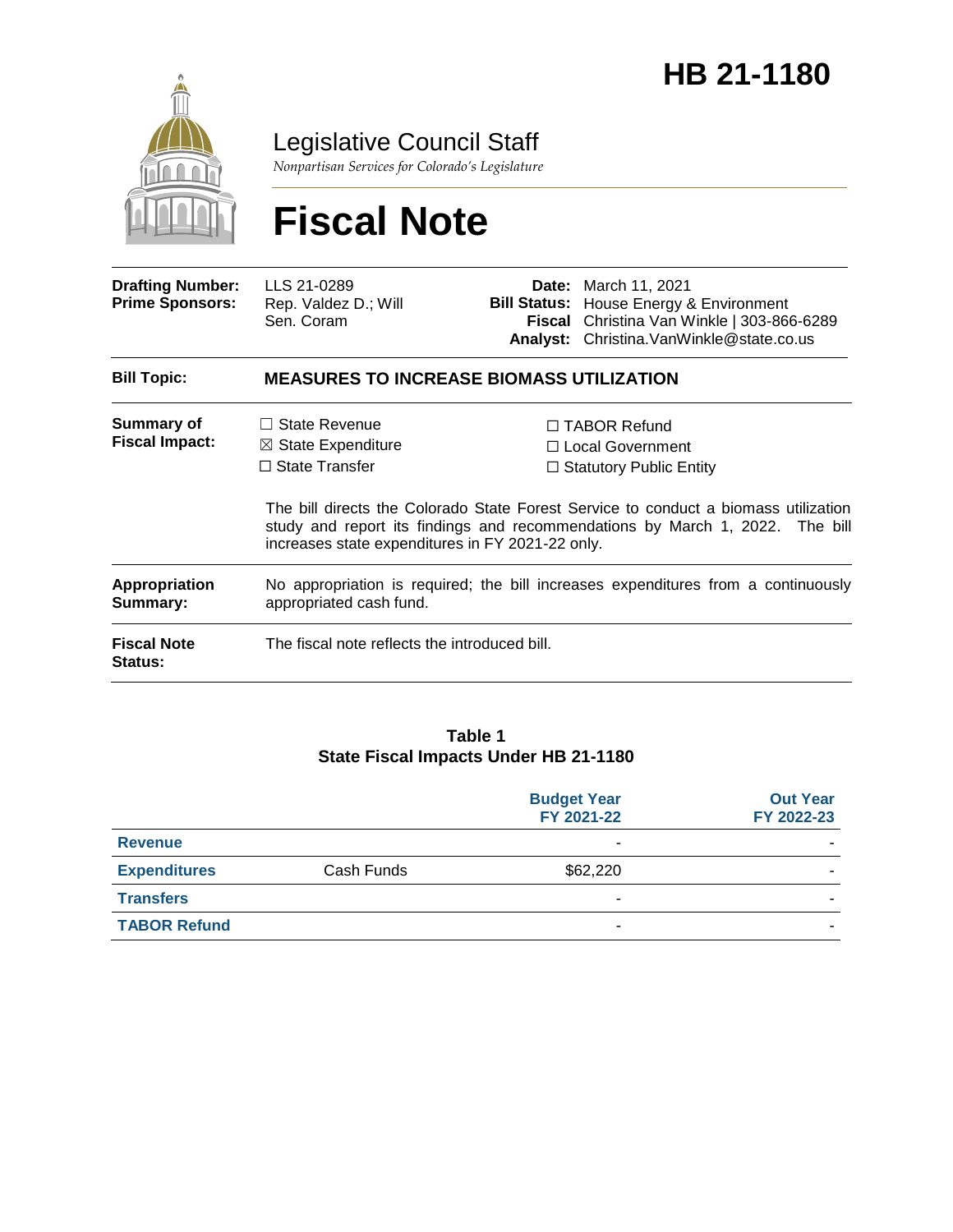Page 2

### **Summary of Legislation**

The bill requires the Colorado State Forest Service (CSFS) to conduct a study to help identify how biomass utilization can support wildlife mitigation, renewable energy development, soil health, climate change mitigation, and carbon sequestration. The bill specifies that the forest service must, through the study:

- identify the environmental and economic costs and benefits of increased biomass supply and utilization;
- identify potential barriers to increased biomass utilization; and
- collaborate with other state agencies, local officials, and interested stakeholders.

The forest service must submit a report by March 1, 2022, summarizing its findings and recommendations, including legislative measures, to the Governor and agriculture and natural resource legislative committees.

#### **Background**

The CSFS has undertaken studies on similar subjects addressed in this bill, which informs the study's cost. A selection of relevant prior work is shown in Table 2.

| <b>Study</b>                                                 | <b>Year Completed</b> | <b>Cost</b> |
|--------------------------------------------------------------|-----------------------|-------------|
| Wood Use in Colorado at the Turn of the Twenty-First Century | 2001                  | \$85,000    |
| Jefferson County Biomass Facility Feasibility Study          | 2005                  | \$65,000    |
| Front Range Biomass Assessment                               | 2004                  | \$15,000    |
| Jackson County Biomass Plan                                  | 2009                  | \$12,000    |

#### **State Expenditures**

The bill increases expenditures in the Department of Higher Education by an estimated \$62,220 in FY 2021-22. This estimate is based on costs for 6 months of a senior Colorado State University faculty researcher's time and 9 months of research staff time at \$18 per hour. The bill does not specify a fund source for these expenditures; the fiscal note assumes that costs will be paid from the Healthy Forests and Vibrant Communities Fund, which is continuously appropriated to the department. See Technical Note.

The CSFS will consult with other state agencies, including the Department of Agriculture and the Division of Fire Prevention and Control in the Department of Public Safety. Participation will require staff time and travel costs for these agencies, which will not require an increase in appropriations.

#### **Technical Note**

The Healthy Forests and Vibrant Communities Fund does not have available resources to fund the study required by this bill. Therefore, if funds are appropriated from this cash fund, staff time from other initiatives will be reduced.